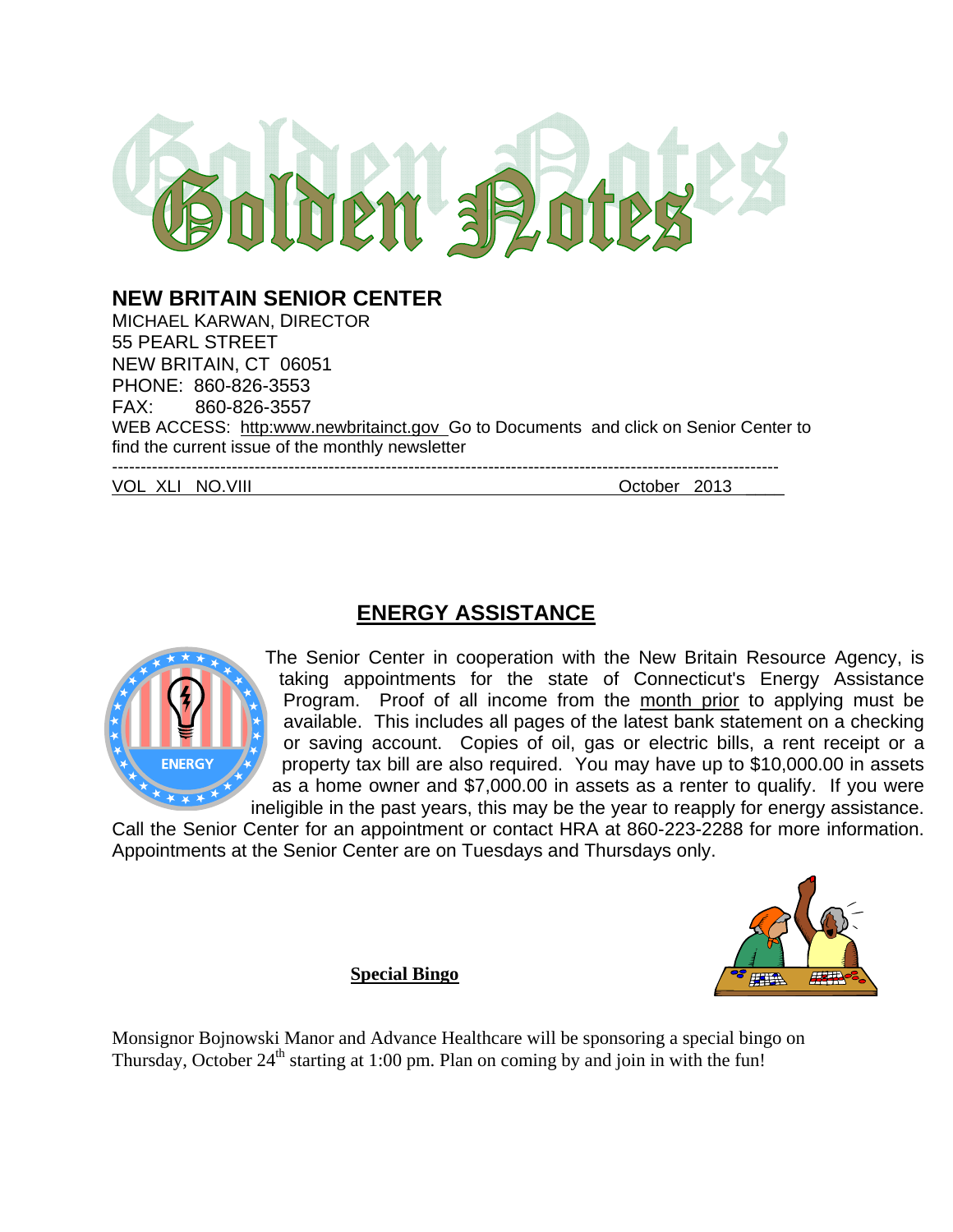

# **Internet for Beginners**

This will be an eight session course for people that want to use the Internet with computers or iPads for sending and receiving messages and pictures to and from others, for gathering information that will be useful to them like how to do things, and also for gathering and presenting their views to others regarding national and world issues. Knowledge of how to use a computer is required. The class will be restricted to five people. The Internet class will be held on Fridays starting on October 11, 2013 at 9:30 am. Interested persons can sign up starting on October  $1<sup>st</sup>$  and remember this class is limited to 5 persons.

# Dream Class Meeting

The monthly meeting of the Dream Class will be held on Wednesday, October  $9<sup>th</sup>$  starting at 10:00 am. Hope you will stop by and check it out.

# **Book Group Meeting**

The Public Library and Senior Center Book Group will be meeting on Tuesday, October 15<sup>th</sup> at 1:00 PM. The book read for this month is *QUIET: The power of introverts in a world that can't stop talking* written by Susan Cain. All are welcome so we hope you will join us on the third Tuesday of each month.

November  $19<sup>th</sup>$  – Faithful Place by Tana French December  $17<sup>th</sup>$  – Devil in the White City by Eric Larsen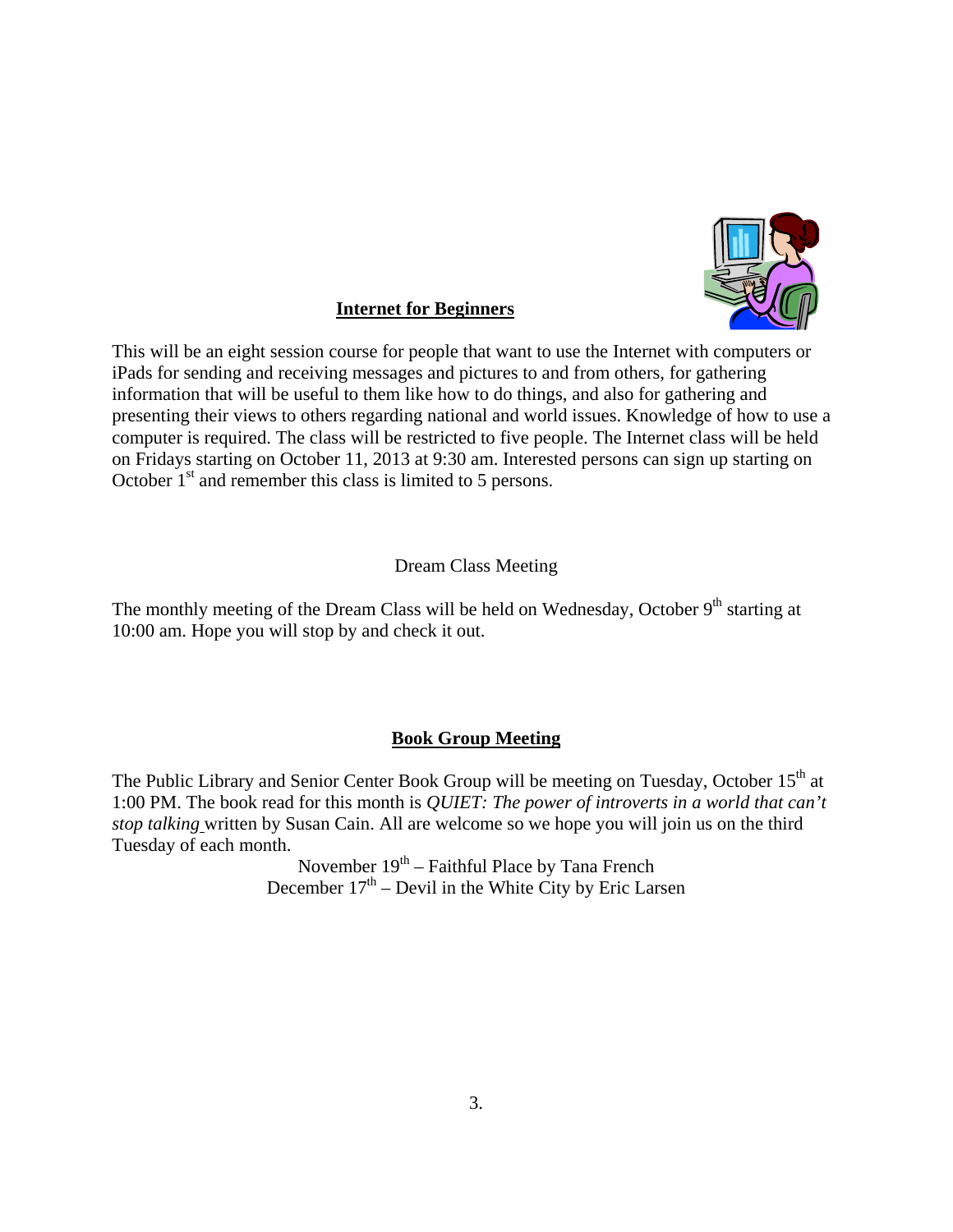#### **SERVICES BY APPOINTMENT DIAL‐A‐RIDE**

At least a 2‐day notice is required for rides to the Senior Center, medical appointments, shopping and other destinations at any time within the month. Call 826‐3555 for an appointment. **There is a suggested donation of \$1.50 each way.**

### **MEDICARE/MEDICAL INSURANCE INFORMATION**

Person seeking help in filing Medicare claims or appeals, interpreting medical bills and assistance in making decisions concerning Medicare supplemental insurance can make an appointment with Senior Center Staff by calling the Center at 860 826‐3553. Advice on Living Wills and how to deal with advance medical directives is also available.

# **FROM THE NURSING DESK**

Due to unforeseen circumstances, the Nurse from the New Britain Health Department will be available on a limited schedule for the next several weeks. Persons wishing to see the nurse for any reason should call the Senior Center during the morning hours to see if a Health Department nurse is available. We hope this interruption is for a short duration and we appreciate your patience with this matter.

| <b>GOLDEN NOTES SUBSCRIPTIONS</b>                 |                                   |
|---------------------------------------------------|-----------------------------------|
| <b>NAME</b>                                       | <b>DATE</b>                       |
| <b>STREET</b>                                     |                                   |
| <b>ADDRESS</b>                                    |                                   |
| <b>CITY</b>                                       | <b>STATE, ZIP CODE</b>            |
| <b>PHONE#</b>                                     |                                   |
| Make checks payable to: NEW BRITAIN SENIOR CENTER |                                   |
| <b>Return to: GOLDEN NOTES</b>                    | Annual Fee: \$6.00 non refundable |
| <b>New Britain Senior Center</b>                  | Cash Check                        |
| 55 Pearl Street                                   | New Subscription                  |
| New Britain, CT 06051                             | Renewal                           |